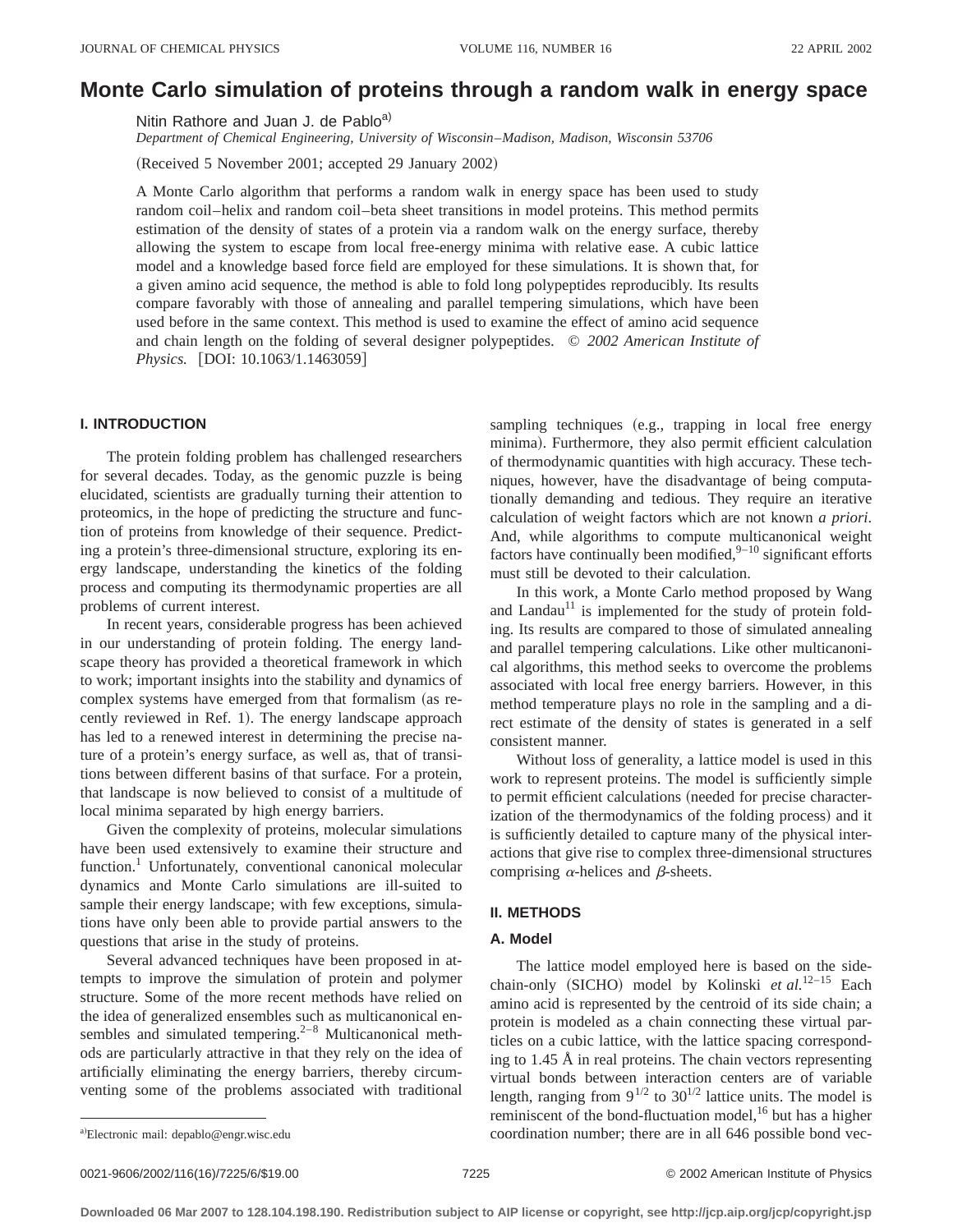

FIG. 1. Schematic illustration of the protein chain representation. The solid small circles correspond to the lattice points occupied by an amino acid; the transparent circles represents amino acids, the solid lines represent the virtual bonds connecting these amino acids, and the grid represents the lattice.

tors. A hard-core excluded volume cluster, consisting of 19 lattice points (see Fig. 1), is associated with each interaction site or amino acid. These 19 points are the center, six nearest neighbors at a unit distance from the center, and 12 second nearest neighbors at a distance  $2^{1/2}$  from the center. To describe bulkier residues, this hard core interaction is supplemented by a soft repulsive sphere having a radius whose magnitude depends on the two amino acids involved in pairwise interactions.

The knowledge-based force field proposed by Kolinski *et al.*12,14,15 includes a chain stiffness potential, a secondary structure bias, short-range interactions, hydrogen-bond interactions, and long-range interactions. The parameters describing these interactions were originally derived by analyzing several geometric characteristics of known protein structures, which were then translated into a lattice discretized form. Different values are reported for the prefactors of these different energy components in the two citations (e.g., coefficient of  $E_{\text{hbond}}$  is 1.25 in Ref. 12, whereas it is 0.875 in Ref. 14, similarly the prefactors for  $E_{short\, range}$  differ in the two references). In this work, we therefore chose to adjust these prefactors on the basis of our own structure prediction results for small globular proteins.

The effective potential energy function used in our simulations has the form

$$
E_{\text{total}} = E_{\text{stiff}} + E_{\text{struct}} + E_{\text{map}} + 1.25E_{\text{hbond}} + 0.5E_{\text{shortrange}}
$$
  
+ 1.25E<sub>longrange</sub>, (1)

where  $E_{\text{stiff}}$  is the chain stiffness energy,  $E_{\text{struct}}$  and  $E_{\text{map}}$  represent the secondary structure bias,  $E_{\text{hbond}}$  denotes the energy of the hydrogen bond network, and *E*shortrange and *E*longrange are the short-range and long-range contributions to the energy, respectively. Details of the calculation of the various energy components and the necessary parameters can be found in Refs. 14 and 15.

Three artificial polypeptide sequences of varying lengths are considered in this work. The first two sequences, SeqA and SeqB, were used by Ilkowski *et al.*<sup>12</sup> in the original development of the lattice model employed here. The third sequence, SeqC or polyalanine, was used in the literature for the study of the helix–coil transition using a multicanonical algorithm. $<sup>7</sup>$  These three sequences can be written as</sup>

- (1) SeqA:  $(-Ala-Leu-Ser-Ser-Ala-Ala-Ser)$ <sub>n</sub>,
- $(2)$  SeqB:  $(-Val-Ser-)_{n}$ ,
- (3)  $SeqC: (-Ala-)_{n}.$

As discussed in Ref. 13, SeqA has the characteristics of a helical structure; a repeat period of 7-residues, with well defined hydrophobic (alanine and leucine) and polar (serine) residues. Alanine and serine are often found in the helical fragments of proteins. SeqC, too, is therefore expected to form a helix. On the other hand, valine and threonine residues often appear in beta sheets; SeqB is therefore used to study  $\beta$ -sheet structures. The values of chain length *n*, considered in this work range from 10 to 56.

### **B. Simulation method**

Three types of Monte Carlo methods are considered in this work: simulated annealing, parallel tempering, and the Monte Carlo method proposed by Wang and Landau.<sup>11</sup> In simulated annealing, conventional, canonical-ensemble simulations are started at a high temperature, from a totally random initial configuration. The system is then gradually cooled in steps, allowing it to equilibrate at each temperature. The final structure obtained at the lowest temperature is assumed to be the stable, folded conformation of the protein.

In parallel tempering, *N* noninteracting copies or replicas of the protein molecule are simulated in *N* boxes, each at a different temperature. In addition to the standard Monte Carlo moves in each box, the conformations in different replicas are swapped at regular intervals. Trial swaps are accepted with probability

$$
P_{\text{acc}} = \min[1, \exp(\Delta \beta_{ij} \Delta E_{ij})], \tag{2}
$$

where  $\Delta E_{ij}$  is the difference in energy between conformations in boxes *i* and *j*, and where  $\Delta \beta_{ij}$  is the difference between their inverse temperatures. The exchange between the structures in different replicas facilitates relaxation of structures that might otherwise be trapped in local energy minima. This feature is absent from standard annealing simulations, and parallel tempering is therefore believed to be a more effective technique for locating the global free energy minimum of the protein.

In the annealing and parallel-tempering methods described above, a traditional Monte Carlo simulation is conducted in each replica or simulation box. At any given temperature, configurations are therefore generated with a probability  $P(E)$  proportional to the Boltzmann weight, i.e.,

$$
P(E) \propto g(E) \exp(-E/k_B T) , \qquad (3)
$$

where  $g(E)$  denotes the density of states corresponding to energy level  $E$ . Recently, Wang and Landau<sup>11</sup> have proposed a novel simulation technique which, when applied to the

**Downloaded 06 Mar 2007 to 128.104.198.190. Redistribution subject to AIP license or copyright, see http://jcp.aip.org/jcp/copyright.jsp**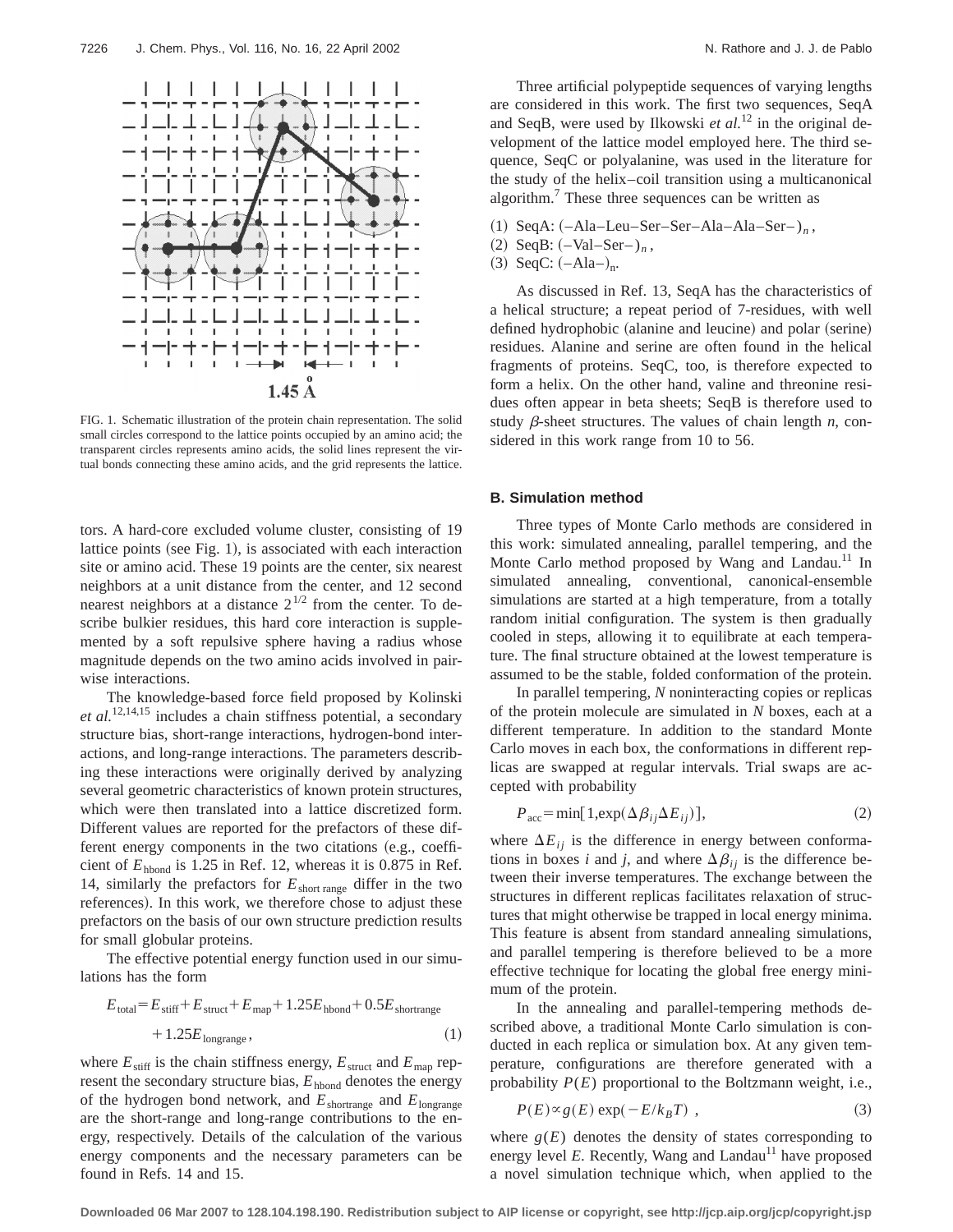Ising model, permits accurate estimation of the density of states of that model. This method has elements of multicanonical sampling in that the weight factor is the reciprocal of the density of states. Multicanonical techniques have been used before to study protein folding.<sup>7,10</sup> Our work differs from previous studies in that the Wang and Landau's technique is employed to construct a random walk in energy space. In order to avoid confusion with earlier multicanonical implementations, we refer to the method employed here as the random walk algorithm (RWA). The goal of this method is to generate a random walk in energy space with probability proportional to the reciprocal density of states, i.e.,

$$
p(E) \propto \frac{1}{g(E)} \ . \tag{4}
$$

If  $g(E)$  was known with sufficient accuracy, a RWA simulation would lead to flat energy histograms. The density of states however, is not known *a priori*. In RWA, it is generated ''on the fly'' as the simulation proceeds. At the beginning of the simulation,  $g(E)$  is assumed to be unity for all energy levels *E*. Trial Monte Carlo moves are accepted with probability,

$$
P_{\text{acc}}(E_1 \to E_2) = \min \left[ 1, \frac{g(E_1)}{g(E_2)} \right],\tag{5}
$$

where  $E_1$  and  $E_2$  are the energy of the system before and after a trial move. After each trial move, the corresponding density of states is updated by multiplying the current, existing value by a convergence factor *f* which is greater than unity  $(f > 1)$ , i.e.,

$$
g(E)\rightarrow g(E)\times f.\tag{6}
$$

If the move is rejected, the instantaneous energy of the system remains unchanged at  $E_1$ , and therefore  $g(E_1)$  is modified by the convergence factor. If the move is accepted,  $g(E_2)$  is modified. We have used an initial convergence factor of  $e^1 \approx 2.71828$  in all our simulations.

Every time that  $g(E)$  is modified, a histogram of energies  $H(E)$  is also updated. The  $g(E)$  refinement process outlined above is continued until  $H(E)$  becomes sufficiently flat. In this work, we consider a histogram to be flat if  $H(E)$ for all possible  $E$  is not less than 80% of the average energy histogram,  $\langle H(E) \rangle$ . Once this condition is satisfied, the convergence factor is reduced by an arbitrary amount. Here we follow Wang and Landau's recommendation, and we set  $f_{\text{new}} = \sqrt{f_{\text{old}}}$ . The energy histograms are then reset to zero  $(H(E)=0)$ , and a new simulation cycle is started, continuing until the new histogram  $H(E)$  is flat again. The process is repeated until *f* is smaller than some specified value, e.g.,  $f_{\text{final}}$ =exp(10<sup>-8</sup>) in our case.

Throughout the course of the simulation, the condition of detailed balance is not satisfied. Only towards the end of a calculation, when  $f \rightarrow 1$ , is detailed balance approached. Thermodynamic averages are therefore calculated using only information generated during the last iteration step of the process described above.

The main product of a simulation is the density of states over a specified energy range, which is determined to within a multiplicative constant. In Wang and Landau's original formulation, the energy range of interest is decomposed into a set of smaller energy windows, in which independent RWA simulations are conducted;  $g(E)$  data corresponding to different overlapping energy windows can subsequently be combined to yield the density of states over a wider energy range. Thermodynamic quantities such as the free energy  $F(T)$ , internal energy  $U(T)$ , entropy  $S(T)$  and specific heat capacity  $C(T)$  are then determined according to

$$
F(T) = -k_B T \ln \left( \sum g(E) e^{-\beta E} \right),\tag{7}
$$

$$
U(T) = \langle E \rangle_T = \frac{\sum E g(E) e^{-\beta E}}{\sum g(E) e^{-\beta E}},
$$
\n(8)

$$
S(T) = \frac{U(T) - F(T)}{T},\tag{9}
$$

$$
C(T) = \frac{\langle E^2 \rangle_T - \langle E \rangle_T^2}{k_B T^2},\tag{10}
$$

For the specific case of the Ising model, Wang and Landau have suggested dividing the energy range of interest into small overlapping windows to facilitate convergence. For proteins, however, it is advisable to use sufficiently large energy windows, so that drastic moves needed to restructure the protein conformation can be implemented, and their likelihood of being rejecting is not too high. In fact, our experience indicates that window sizes below some critical size may lead to erroneous results in the form of incorrect transition temperatures. If a window is too narrow, the system can be trapped in a low probability configuration, and be deprived of a mechanism to escape that minima, without violating the bounds imposed by the window size. This also emphasizes the need for drastic Monte Carlo moves that enhance sampling and increase the efficiency of walks in the energy space.

All of the simulations described above (annealing, parallel-tempering, and RWA) have been conducted using two kinds of trial moves. In the first of these, a randomly chosen interaction site is displaced by a random amount of up to  $5^{1/2}$  lattice units, taking into consideration the fact that bond length and excluded volume constraints must not be violated. These moves are accepted with probability given  $by<sup>17</sup>$ 

$$
P_{\text{acc}} = \min[1, \exp(-\beta \Delta E)]. \tag{11}
$$

As discussed above, local moves are insufficient to generate drastic configurational rearrangements of a protein's structure. A second type of nonlocal trial move, namely a pivot move, is therefore introduced.<sup>18</sup> In a pivot move, an interaction site is randomly assigned to act as a pivot point for either the amino or the carboxyl end segment of the protein (with equal probability); these segments are then rotated clockwise or anticlockwise by 90° about this pivot site and about a randomly chosen axis. The direction cosine method

**Downloaded 06 Mar 2007 to 128.104.198.190. Redistribution subject to AIP license or copyright, see http://jcp.aip.org/jcp/copyright.jsp**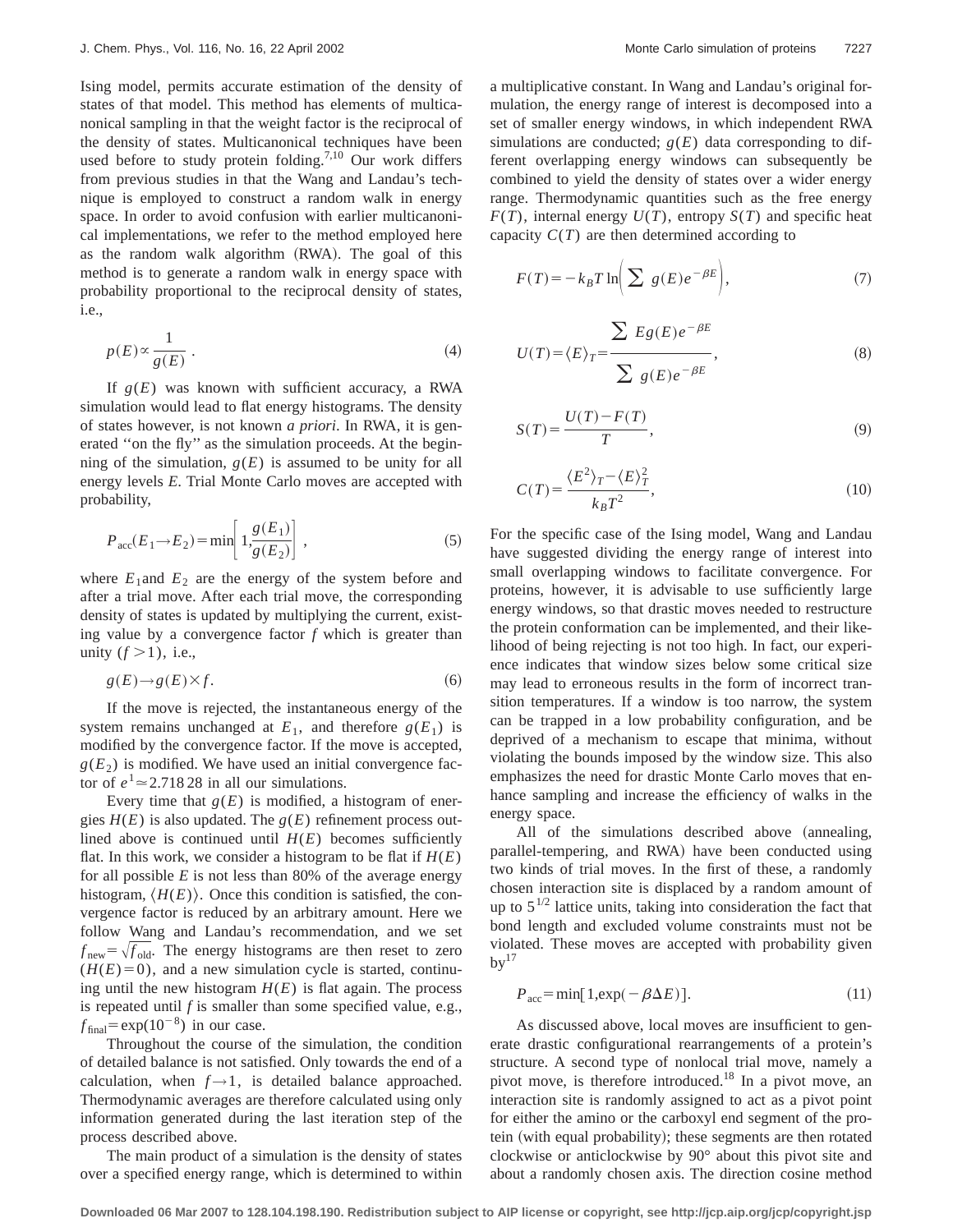

FIG. 2. Folding of SeqA from (a) initial unfolded random coil on a lattice to  $(b)$  the final folded helical conformation on lattice.  $(c)$  Shows the complete regenerated protein using MMTSB (Ref. 19). (Drawn with Rasmol and WebLab Viewer Lite.)

is used to generate the postmove coordinates, and the move is accepted with probability given by Eq.  $(11)$ .

## **III. RESULTS AND DISCUSSION**

All of the methods employed in this work were successful at folding short SeqA, SeqB, and SeqC sequences into the correct structure. Figures 2 and 3 show the initial and folded structures obtained from our simulations for one such sequence of both the secondary structure class: 42-residue SeqA ( $\alpha$ -helix) and 42 residue SeqB ( $\beta$ -sheet), respectively.

In Fig. 4, the average conformational energy obtained from annealing and tempering simulations is compared to that obtained from RWA simulations. The annealing and tempering simulations provide thermodynamic information only at discrete temperatures. Histogram reweighting techniques can subsequently be used to extract more information from individual simulation runs. In contrast, the RWA method provides a direct and precise estimate of the energy distribution and other thermodynamic quantities over the entire temperature range of interest from a single calculation. The results of all methods are consistent with each other. Note, however, that RWA simulations require a fraction of the computational effort of annealing or parallel-tempering simulations.

Figure 5 shows specific-heat curves for SeqA and SeqB peptides of two different lengths. The two sequences exhibit a different folding behavior. For both chain lengths, the  $\beta$ -sheets (SeqB) exhibit a lower transition temperature and specific heat than the  $\alpha$ -helices (SeqA). This is different from the findings of Skolnick *et al.*<sup>12</sup> who reported that  $\beta$ -sheets have a higher transition temperature and much larger specific



FIG. 3. Folding of SeqB from (a) initial unfolded random coil on a lattice to (b) the final folded beta sheet conformation on lattice. (c) Shows the complete regenerated protein using MMTSB (Ref. 19). (Drawn with Rasmol and WebLab Viewer Lite.)



FIG. 4. Average potential energy  $\langle E \rangle$  of (a) SeqA and (b) SeqB obtained through different algorithms as a function of dimensionless temperature *T*\*. Chain length is 42 and  $\langle E \rangle$  is in  $k_BT$  units.

heats than  $\alpha$ -helices. Note, however, that in our force field we have chosen not to incorporate contributions such as the multibody potential<sup>14</sup> and the centrosymmetric potential;<sup>12</sup> also the prefactors are different; this could be the cause of the discrepancies between our results and theirs.

The absence of an explicit solvent treatment may also result in incorrect folding behavior. Polypeptides having the same amino acid sequence have been shown to form both  $\alpha$ -helix and  $\beta$ -sheet structures, depending on the electrostatic environment.<sup>6</sup> We too find that, in some of our RWA simulations of SeqB, though the  $\beta$ -sheet structure dominates the folded conformation regimes, some of the folded configurations (energy minima) do exhibit a helical structure. This finding suggests that minor perturbations of the force field (or environment) could balance the distribution of structures in favor of helices. A more accurate characterization of these transitions would merit a higher resolution model. Here we merely point out that the RWA method is able to reveal a level of conformational detail that is not afforded by other simulation techniques.

Figure 6 shows the effect of chain length on the three designer sequences. The peak in the specific heat as a function of temperature is identified with the folding transition. All of our results for transition temperatures are summarized in Table I. The trend for SeqA and SeqB at different lengths are in agreement with the literature.<sup>12</sup> As the peptide chain length is increased, the transition temperature also increases.

**Downloaded 06 Mar 2007 to 128.104.198.190. Redistribution subject to AIP license or copyright, see http://jcp.aip.org/jcp/copyright.jsp**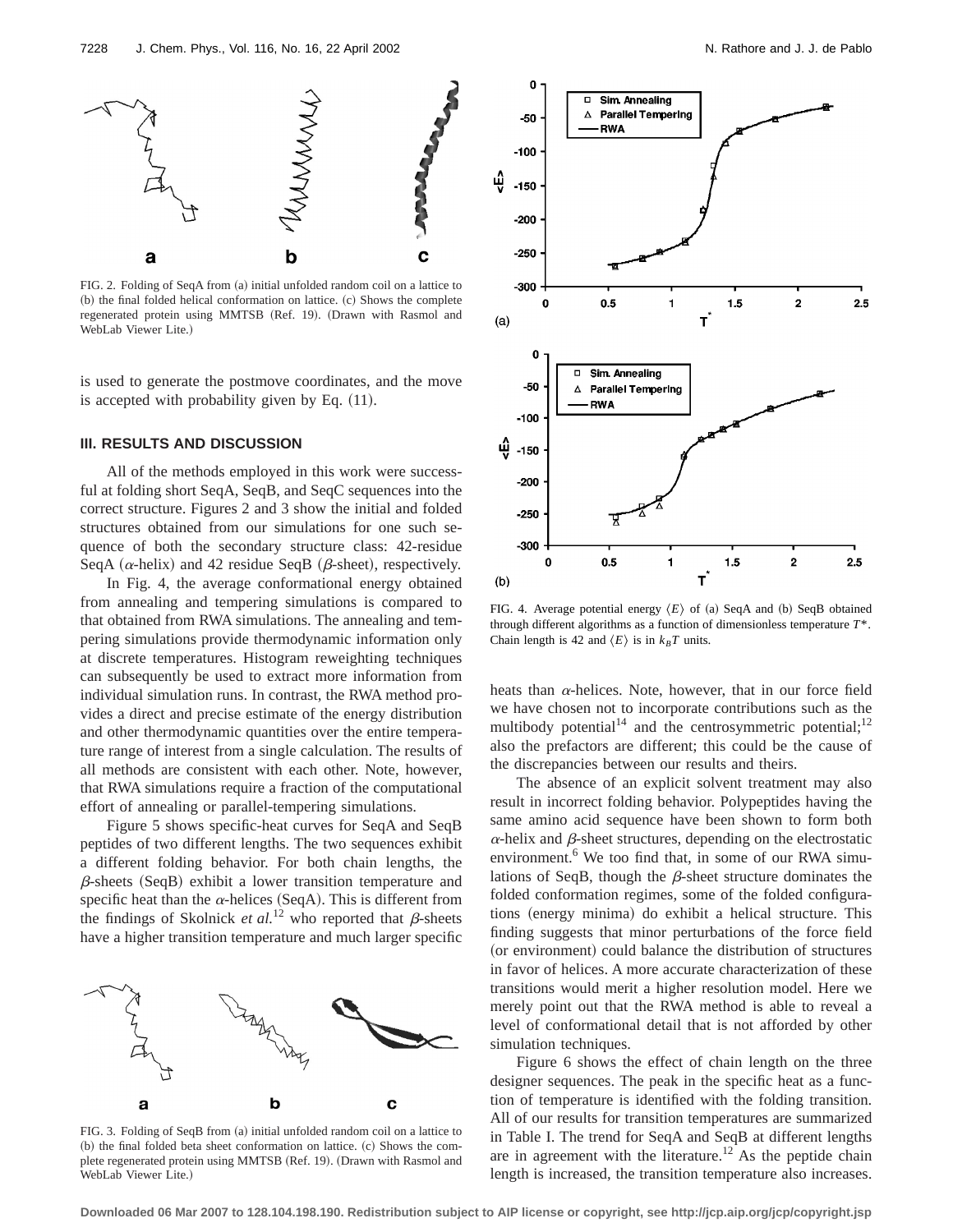

FIG. 5. Effect of amino acid sequence on the specific heat plots for SeqA and SeqB for two different chain lengths. Specific heat  $C_v$  as a function of dimensionless temperature  $T^*$  for (a)  $n=28$  and (b)  $n=42$ .

This increase appears to be more pronounced for  $\beta$ -type polypeptides  $[Fig. 6(b)].$ 

The RWA method provides a sufficiently high resolution in the helix-forming SeqA peptide  $|Fig. 6(a)|$  to identify a small but noticeable shift in the peaks with increasing chain length. This was reported to be beyond the resolution of regular canonical simulations.12 For the case of SeqC, polyalanine, Hansmann and Okamoto<sup>7</sup> used an all-atom representation and a multicanonical Monte Carlo technique to investigate the folding transition. The results of our RWA simulations using a simpler, lattice model are in good qualitative agreement with their reported trends. As is evident from Fig.  $6(c)$ , the peak height and the transition temperature increase with the number of residues. This is in accordance to what is expected for a thermodynamic phase transition. Based on the results SeqA and SeqC simulations, we can also conclude that the magnitude of the shifts in the peaks and in the peak heights with chain length depends on the amino acid sequence, even for the same secondary structure. The peaks are expected to be more pronounced for a peptide comprising good helix formers  $(e.g., SeqA)$ , than for a sequence having a lesser propensity towards a helical structure.

The sequences discussed above have been used in the literature to establish the validity of force fields and the efficiency of simulation techniques. We now extend our analysis of protein folding to several real helical proteins for which the folded structure is available. Figure 7 shows re-



FIG. 6. Effect of chain length on the specific heat plots for  $(a)$  SeqA and  $(b)$ SeqB and (c) SeqC. Specific heat per residue  $C_v/n$  is shown as a function of dimensionless temperature *T*\*. The peaks get more pronounced and shift to right with increasing chain length.

sults for one such protein, namely C-peptide. This peptide, also studied by Okamoto,<sup>6</sup> comprises the residues  $1-13$  of ribonuclease A. The density of states  $g(E)$  over a wide energy range as obtained from a single production run of a

TABLE I. Transition temperatures for various proteins as determined by the random walk algorithm (RWA).

| Sequence  | Chain length | Transition temperature |
|-----------|--------------|------------------------|
| SeqA      | 28           | 1.294                  |
| SeqA      | 42           | 1.319                  |
| SeqA      | 56           | 1.327                  |
| SeqB      | 28           | 0.973                  |
| SeqB      | 42           | 1.082                  |
| SeqC      | 10           | 1.150                  |
| SeqC      | 15           | 1.268                  |
| SeqC      | 20           | 1.324                  |
| C-Peptide | 13           | 0.850                  |
| 1A11      | 25           | 0.824                  |